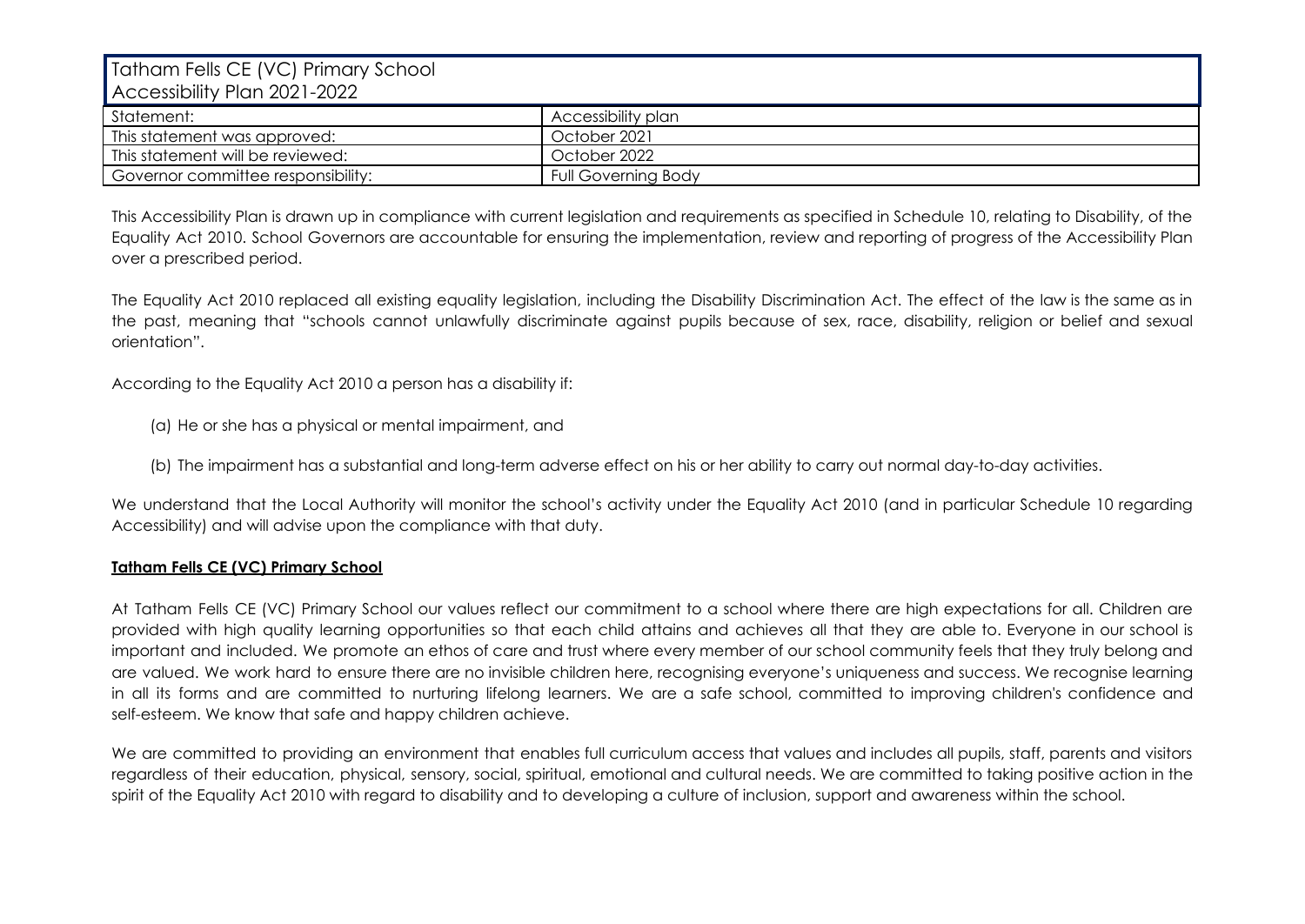We recognise and value parents' knowledge of their child's disability and its effect on their ability to carry out everyday activities and respects the parent's and child's right to confidentiality.

Our Accessibility Plan shows how access is to be improved for disabled pupils, staff and visitors to the school within a given timeframe and anticipating the need to make reasonable adjustments to accommodate their needs where practicable.

The Accessibility Plan contains relevant and timely actions to:-

- Increase access to the curriculum for pupils with a physical disability and/or sensory impairments, expanding the curriculum as necessary to ensure that pupils with a disability are as equally prepared for life as the able-bodied pupils; (If a school fails to do this they are in breach of their duties under the Equalities Act 2010); this covers teaching and learning and the wider curriculum of the school such as participation in after-school clubs, leisure and cultural activities or schools visits – it also covers the provision of specialist or auxiliary aids and equipment, which may assist these pupils in accessing the curriculum within a reasonable timeframe;
- Improve and maintain access to the physical environment of the school, adding specialist facilities as necessary this covers improvements to the physical environment of the school and physical aids to access education within a reasonable timeframe;
- Improve the delivery of written information to pupils, staff, parents and visitors with disabilities; examples might include hand-outs, timetables, textbooks and information about the school and school events; the information should be made available in various preferred formats within a reasonable timeframe.
- Our Accessibility Plan relates to the key aspects of the physical environment, curriculum and written information.

It may not be feasible to undertake all of the works during the life of this accessibility plan and therefore some items will roll forward into subsequent plans. An accessibility audit will be completed by the school prior to the end of each period covering this plan in order to inform the development of a new Accessibility Plan for the ongoing period.

Equality Impact Assessments will be undertaken as and when school policies are reviewed. The terms of reference for all governors' committees will include the need to consider Equality and Diversity issues as required by the Equality Act 2010.

This Accessibility Plan will be published on the school website. It will be monitored through FGB with Mr Andrew Taylor (Buildings, Health and Safety) leading this area. The Accessibility Plan may be monitored by Ofsted during inspection processes in relation to Schedule 10 of the Equality Act 2010.